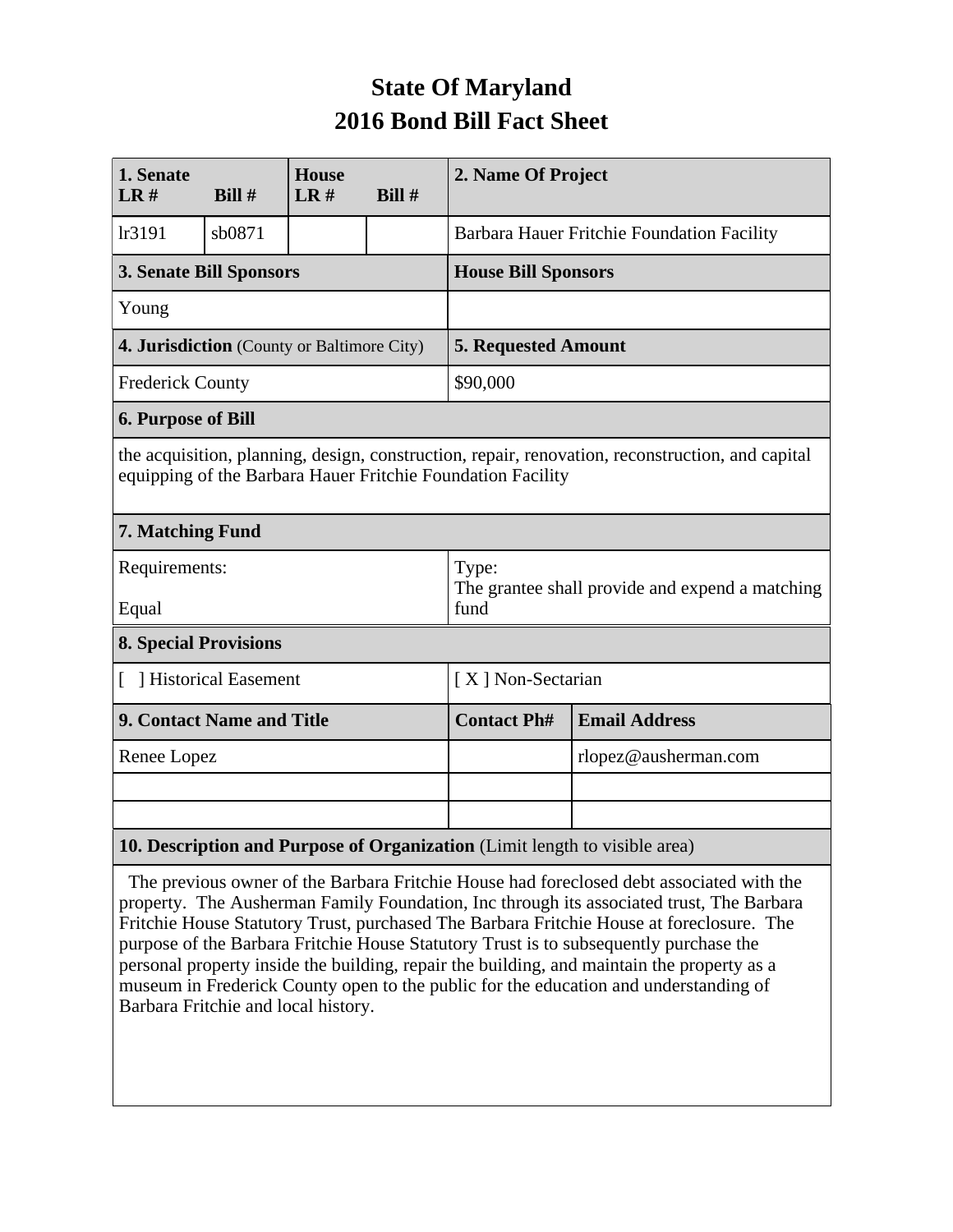## **11. Description and Purpose of Project** (Limit length to visible area)

 The Barbara Fritchie House is a museum of antiques and memorabilia associated with Barbara Fritchie, a heroine of the Civil War. While the building is owned by The Barbara Fritchie House Statutory Trust, the "project" is to purchase the personal property through additional deficiency judgement or outright purchase from the current owner and to make the needed repairs to the building, including HVAC. While the "project" is in process, The Barbara Fritchie House Statutory Trust has permission from the current personal property owners to open the museum in the spring, consistent with prior years.

*Round all amounts to the nearest \$1,000. The totals in Items 12 (Estimated Capital Costs) and 13 (Proposed Funding Sources) must match. The proposed funding sources must not include the value of real property unless an equivalent value is shown under Estimated Capital Costs.*

| <b>12. Estimated Capital Costs</b>                                     |           |  |  |  |  |
|------------------------------------------------------------------------|-----------|--|--|--|--|
| <b>Acquisition</b>                                                     | \$155,000 |  |  |  |  |
| <b>Design</b>                                                          |           |  |  |  |  |
| <b>Construction</b>                                                    | \$25,000  |  |  |  |  |
| Equipment                                                              |           |  |  |  |  |
| <b>Total</b>                                                           | \$180,000 |  |  |  |  |
| 13. Proposed Funding Sources - (List all funding sources and amounts.) |           |  |  |  |  |
| The Ausherman Family Foundation, Inc                                   | \$90,000  |  |  |  |  |
| MD Bond Bill                                                           | \$90,000  |  |  |  |  |
|                                                                        |           |  |  |  |  |
|                                                                        |           |  |  |  |  |
|                                                                        |           |  |  |  |  |
|                                                                        |           |  |  |  |  |
|                                                                        |           |  |  |  |  |
|                                                                        |           |  |  |  |  |
|                                                                        |           |  |  |  |  |
|                                                                        |           |  |  |  |  |
|                                                                        |           |  |  |  |  |
| <b>Total</b>                                                           | \$180,000 |  |  |  |  |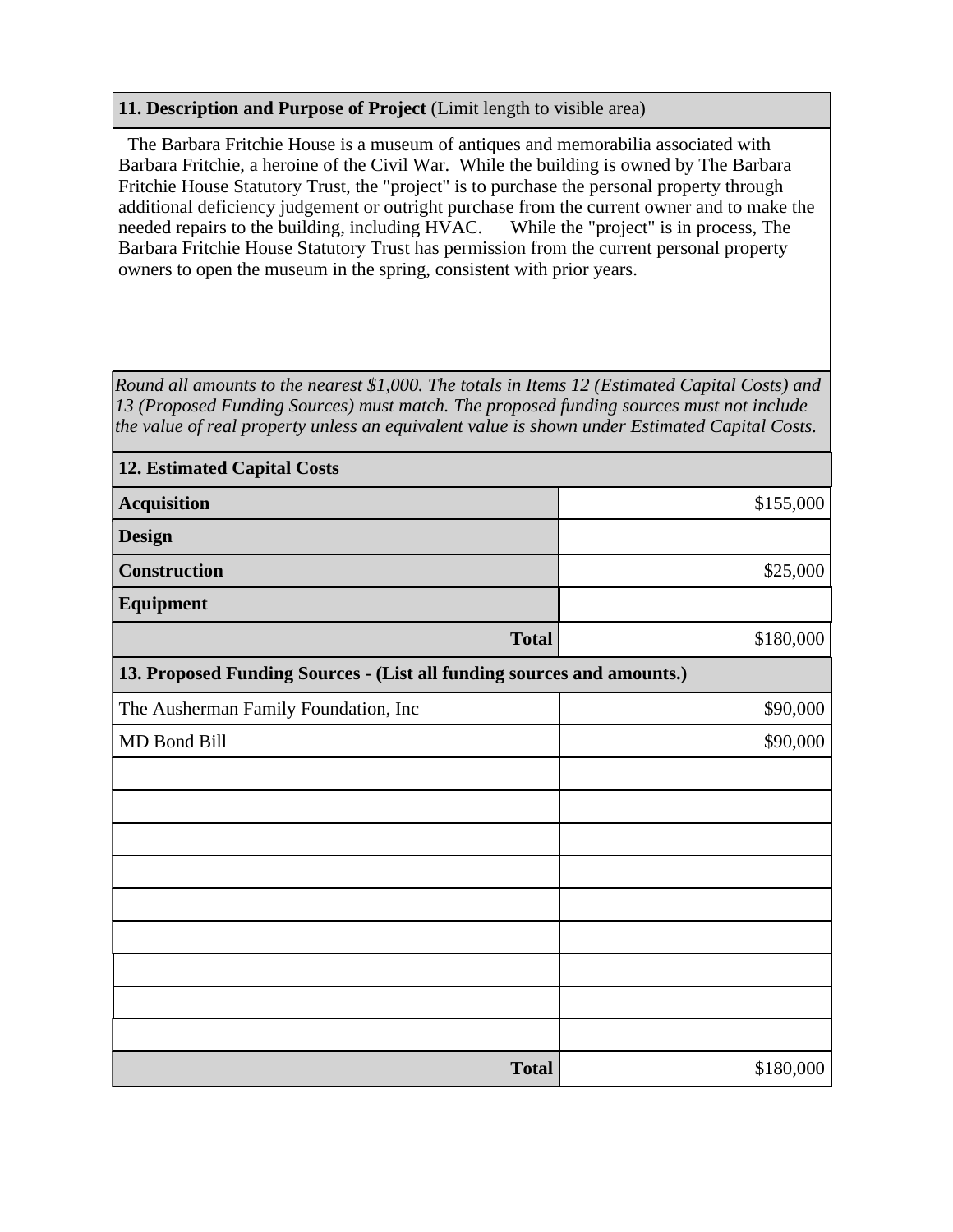| 14. Project Schedule (Enter a date or one of the following in each box. N/A, TBD or Complete) |                     |                        |                                   |                                                                                            |                                        |                                       |                    |                                                                                              |  |
|-----------------------------------------------------------------------------------------------|---------------------|------------------------|-----------------------------------|--------------------------------------------------------------------------------------------|----------------------------------------|---------------------------------------|--------------------|----------------------------------------------------------------------------------------------|--|
| <b>Begin Design</b>                                                                           |                     | <b>Complete Design</b> |                                   |                                                                                            | <b>Begin Construction</b>              |                                       |                    | <b>Complete Construction</b>                                                                 |  |
| 5/2/2016<br>5/16/2016                                                                         |                     |                        |                                   |                                                                                            |                                        | 5/30/2016                             |                    | 7/29/2016                                                                                    |  |
| <b>15. Total Private Funds</b><br>and Pledges Raised                                          |                     |                        |                                   | 16. Current Number of<br><b>People Served Annually at</b><br><b>Project Site</b>           |                                        |                                       |                    | 17. Number of People to be<br><b>Served Annually After the</b><br><b>Project is Complete</b> |  |
| 0.00                                                                                          |                     |                        |                                   | 600                                                                                        |                                        |                                       | 800                |                                                                                              |  |
|                                                                                               |                     |                        |                                   | 18. Other State Capital Grants to Recipients in the Past 15 Years                          |                                        |                                       |                    |                                                                                              |  |
| <b>Legislative Session</b>                                                                    |                     |                        |                                   | <b>Amount</b>                                                                              |                                        | <b>Purpose</b>                        |                    |                                                                                              |  |
|                                                                                               |                     |                        |                                   |                                                                                            |                                        |                                       |                    |                                                                                              |  |
|                                                                                               |                     |                        |                                   |                                                                                            |                                        |                                       |                    |                                                                                              |  |
|                                                                                               |                     |                        |                                   |                                                                                            |                                        |                                       |                    |                                                                                              |  |
|                                                                                               |                     |                        |                                   |                                                                                            |                                        |                                       |                    |                                                                                              |  |
| 19. Legal Name and Address of Grantee                                                         |                     |                        |                                   |                                                                                            |                                        | <b>Project Address (If Different)</b> |                    |                                                                                              |  |
| Barbara Fritchie House Statutory Trust<br>7420 Hayward Rd, Suite 203<br>Frederick, MD 21702   |                     |                        |                                   | The Barbara Fritchie House is located at<br>154 West Patrick Street<br>Frederick, MD 21701 |                                        |                                       |                    |                                                                                              |  |
| 20. Legislative District in<br>3A - Frederick County<br><b>Which Project is Located</b>       |                     |                        |                                   |                                                                                            |                                        |                                       |                    |                                                                                              |  |
| 21. Legal Status of Grantee (Please Check One)                                                |                     |                        |                                   |                                                                                            |                                        |                                       |                    |                                                                                              |  |
| <b>Local Govt.</b>                                                                            |                     |                        | <b>For Profit</b>                 |                                                                                            | <b>Non Profit</b>                      |                                       | Federal            |                                                                                              |  |
| $\begin{bmatrix} 1 \end{bmatrix}$                                                             |                     |                        | $\begin{bmatrix} 1 \end{bmatrix}$ |                                                                                            | [X]                                    |                                       | $\lceil \; \rceil$ |                                                                                              |  |
| 22. Grantee Legal Representative                                                              |                     |                        |                                   |                                                                                            |                                        | 23. If Match Includes Real Property:  |                    |                                                                                              |  |
| Name:                                                                                         | Marvin E. Ausherman |                        |                                   | <b>Has An Appraisal</b><br><b>Been Done?</b>                                               |                                        | Yes/No                                |                    |                                                                                              |  |
| <b>Phone:</b>                                                                                 | 301-620-4455        |                        |                                   |                                                                                            |                                        |                                       | N <sub>0</sub>     |                                                                                              |  |
| <b>Address:</b>                                                                               |                     |                        |                                   |                                                                                            | If Yes, List Appraisal Dates and Value |                                       |                    |                                                                                              |  |
| 7420 Hayward Road<br>Frederick, MD 21702                                                      |                     |                        |                                   |                                                                                            |                                        |                                       |                    |                                                                                              |  |
|                                                                                               |                     |                        |                                   |                                                                                            |                                        |                                       |                    |                                                                                              |  |
|                                                                                               |                     |                        |                                   |                                                                                            |                                        |                                       |                    |                                                                                              |  |
|                                                                                               |                     |                        |                                   |                                                                                            |                                        |                                       |                    |                                                                                              |  |
|                                                                                               |                     |                        |                                   |                                                                                            |                                        |                                       |                    |                                                                                              |  |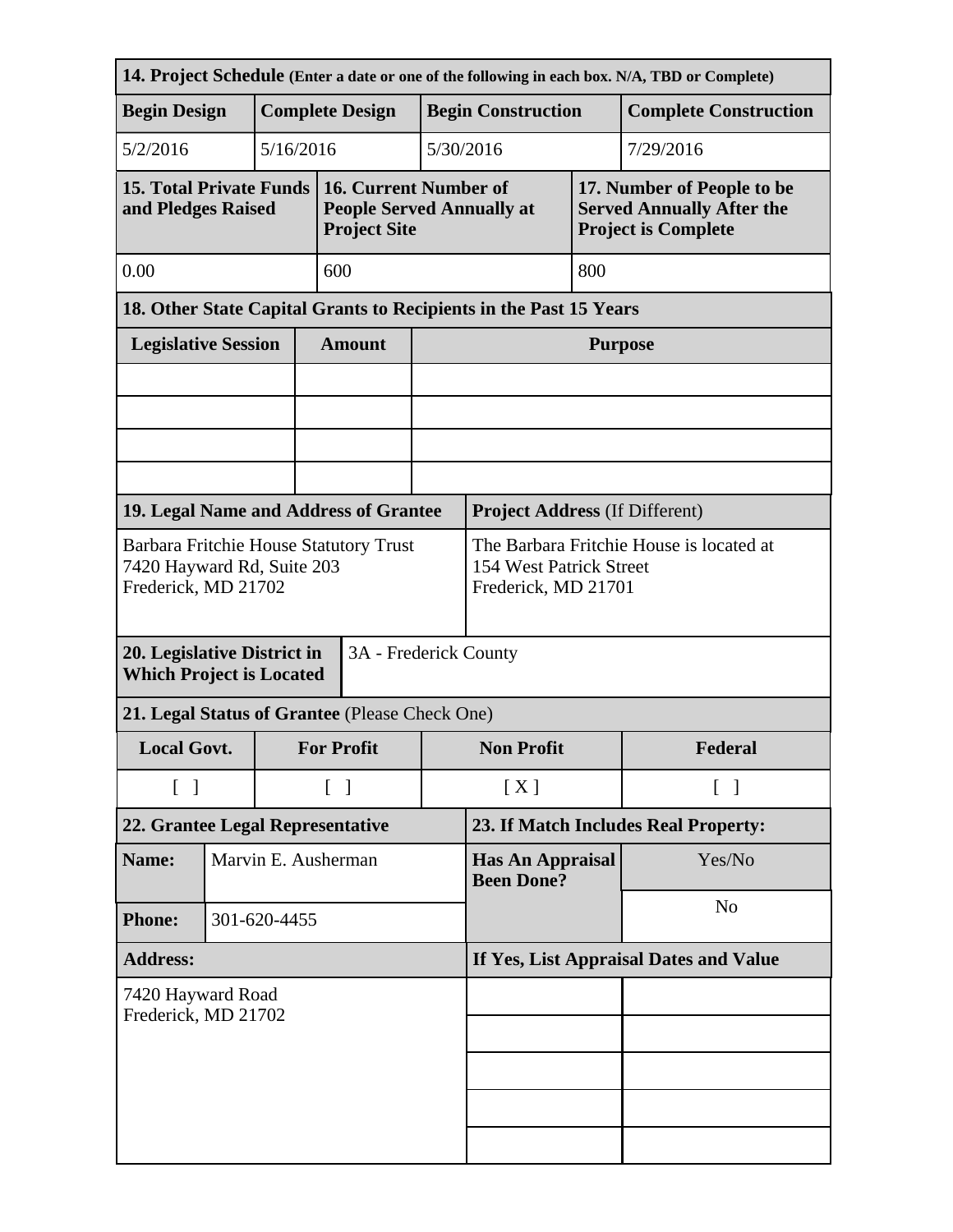| 24. Impact of Project on Staffing and Operating Cost at Project Site                         |                                                                                      |                                                                                    |                                           |                                             |         |  |  |
|----------------------------------------------------------------------------------------------|--------------------------------------------------------------------------------------|------------------------------------------------------------------------------------|-------------------------------------------|---------------------------------------------|---------|--|--|
| Current # of<br><b>Employees</b>                                                             | Projected # of<br><b>Employees</b>                                                   |                                                                                    | <b>Current Operating</b><br><b>Budget</b> | <b>Projected Operating</b><br><b>Budget</b> |         |  |  |
| $\mathbf{0}$                                                                                 | $\overline{0}$                                                                       |                                                                                    |                                           |                                             | 5000.00 |  |  |
|                                                                                              |                                                                                      | 25. Ownership of Property (Info Requested by Treasurer's Office for bond purposes) |                                           |                                             |         |  |  |
|                                                                                              | A. Will the grantee own or lease (pick one) the property to be improved?             |                                                                                    |                                           | Own                                         |         |  |  |
| B. If owned, does the grantee plan to sell within 15 years?                                  |                                                                                      |                                                                                    |                                           |                                             |         |  |  |
| C. Does the grantee intend to lease any portion of the property to others?<br>N <sub>o</sub> |                                                                                      |                                                                                    |                                           |                                             |         |  |  |
|                                                                                              | D. If property is owned by grantee any space is to be leased, provide the following: |                                                                                    |                                           |                                             |         |  |  |
|                                                                                              | <b>Lessee</b>                                                                        | <b>Terms of</b><br>Lease                                                           | Cost<br><b>Covered</b><br>by Lease        | <b>Square</b><br>Footage<br><b>Leased</b>   |         |  |  |
|                                                                                              |                                                                                      |                                                                                    |                                           |                                             |         |  |  |
|                                                                                              |                                                                                      |                                                                                    |                                           |                                             |         |  |  |
|                                                                                              |                                                                                      |                                                                                    |                                           |                                             |         |  |  |
|                                                                                              |                                                                                      |                                                                                    |                                           |                                             |         |  |  |
|                                                                                              |                                                                                      |                                                                                    |                                           |                                             |         |  |  |
|                                                                                              |                                                                                      |                                                                                    |                                           |                                             |         |  |  |
|                                                                                              | E. If property is leased by grantee - Provide the following:                         |                                                                                    |                                           |                                             |         |  |  |
|                                                                                              | <b>Name of Leaser</b>                                                                | <b>Length of</b><br>Lease                                                          | <b>Options to Renew</b>                   |                                             |         |  |  |
|                                                                                              |                                                                                      |                                                                                    |                                           |                                             |         |  |  |
|                                                                                              |                                                                                      |                                                                                    |                                           |                                             |         |  |  |
|                                                                                              |                                                                                      |                                                                                    |                                           |                                             |         |  |  |
|                                                                                              |                                                                                      |                                                                                    |                                           |                                             |         |  |  |
|                                                                                              |                                                                                      |                                                                                    |                                           |                                             |         |  |  |
|                                                                                              |                                                                                      |                                                                                    |                                           |                                             |         |  |  |
| <b>26. Building Square Footage:</b>                                                          |                                                                                      |                                                                                    |                                           |                                             |         |  |  |
| <b>Current Space GSF</b>                                                                     |                                                                                      | 1,231                                                                              |                                           |                                             |         |  |  |
| <b>Space to be Renovated GSF</b>                                                             |                                                                                      | 1,231                                                                              |                                           |                                             |         |  |  |
| <b>New GSF</b>                                                                               |                                                                                      | 1,231                                                                              |                                           |                                             |         |  |  |